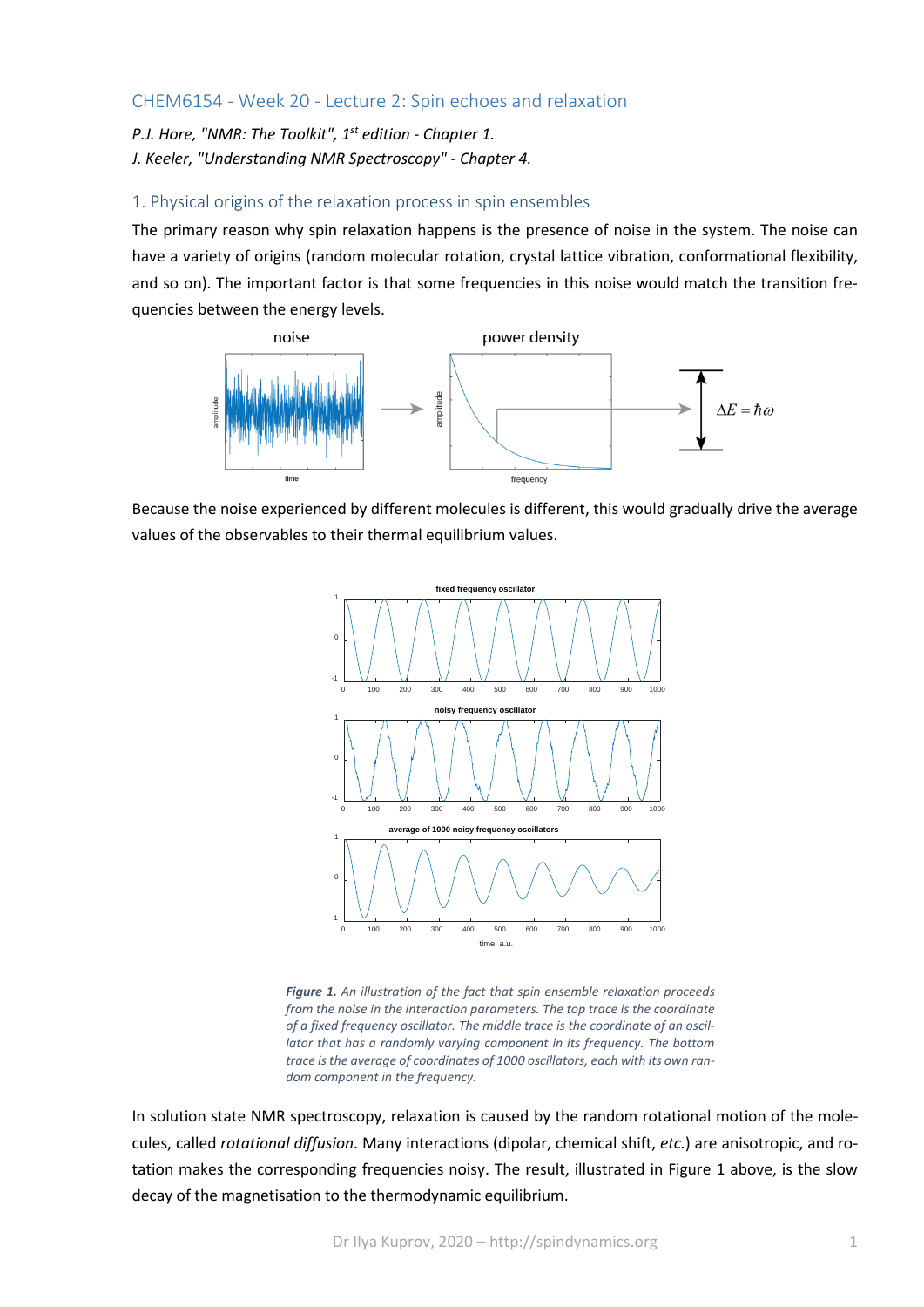#### Longitudinal and transverse relaxation times

Magnetisation in the NMR sample decays at different rates in the direction parallel and perpendicular to the applied magnetic field. The characteristic time for longitudinal relaxation is historically called *T*1, the transverse relaxation time is called  $T_2$ . In the absence of precession, the following equations approximately describe the relaxation process:

$$
\begin{cases}\n\frac{d}{dt}M_{X}(t) = -\frac{1}{T_{2}}M_{X}(t) \\
\frac{d}{dt}M_{Y}(t) = -\frac{1}{T_{2}}M_{Y}(t) \\
\frac{d}{dt}M_{Z}(t) = -\frac{1}{T_{1}}[M_{Z}(t) - M_{eq}]\n\end{cases}\n\Rightarrow\n\begin{cases}\nM_{X}(t) = M_{X}(0) \exp(-t/T_{2}) \\
M_{Y}(t) = M_{Y}(0) \exp(-t/T_{2}) \\
M_{Z}(t) = M_{eq} + (M_{Z}(0) - M_{eq}) \exp(-t/T_{1})\n\end{cases}
$$
\n(1)

where  $M_0$  is the equilibrium longitudinal magnetisation. Precession is described by Bloch equations:

$$
\begin{cases}\n\frac{d}{dt}M_{X}(t) = -\omega M_{Y}(t) \\
\frac{d}{dt}M_{Y}(t) = +\omega M_{X}(t) \quad \Rightarrow \quad \begin{cases}\nM_{X}(t) = M_{\perp}\cos(\omega_{0}t + \varphi) \\
M_{Y}(t) = M_{\perp}\sin(\omega_{0}t + \varphi) \\
M_{Z}(t) = M_{\parallel}\n\end{cases} \tag{2}
$$

The two sets of equations may be combined to yield:

$$
\begin{cases}\n\frac{d}{dt}M_{\mathbf{x}}(t) = -\omega M_{\mathbf{Y}}(t) - \frac{1}{T_2}M_{\mathbf{x}} \\
\frac{d}{dt}M_{\mathbf{Y}}(t) = +\omega M_{\mathbf{x}}(t) - \frac{1}{T_2}M_{\mathbf{Y}} \\
\frac{d}{dt}M_{\mathbf{Z}}(t) = -\frac{1}{T_1}(M_{\mathbf{Z}} - M_{\mathbf{eq}})\n\end{cases}\n\Rightarrow\n\begin{cases}\nM_{\mathbf{x}}(t) = M_{\perp}\cos(\omega_0 t + \varphi)\exp(-t/T_2) \\
M_{\mathbf{Y}}(t) = M_{\perp}\sin(\omega_0 t + \varphi)\exp(-t/T_2) \\
M_{\mathbf{Z}}(t) = M_{\mathbf{eq}} + (M_{\parallel} - M_{\mathbf{eq}})\exp(-t/T_1)\n\end{cases}
$$
\n(3)

The solutions to these equations are an exponentially decaying oscillation in the transverse plane and an exponential process returning the magnetization to its thermal equilibrium value on the Z axis.

## Measuring *T*<sup>1</sup> time: inversion-recovery and saturation-recovery experiments

An inversion-recovery experiment consists of a 180-degree pulse, an evolution period, and a 90-degree pulse followed by signal acquisition:



The solution of the last equation in the system (4) for the case when  $M_{\rm Z} (0)$  =  $-M_{\rm eq}$  is: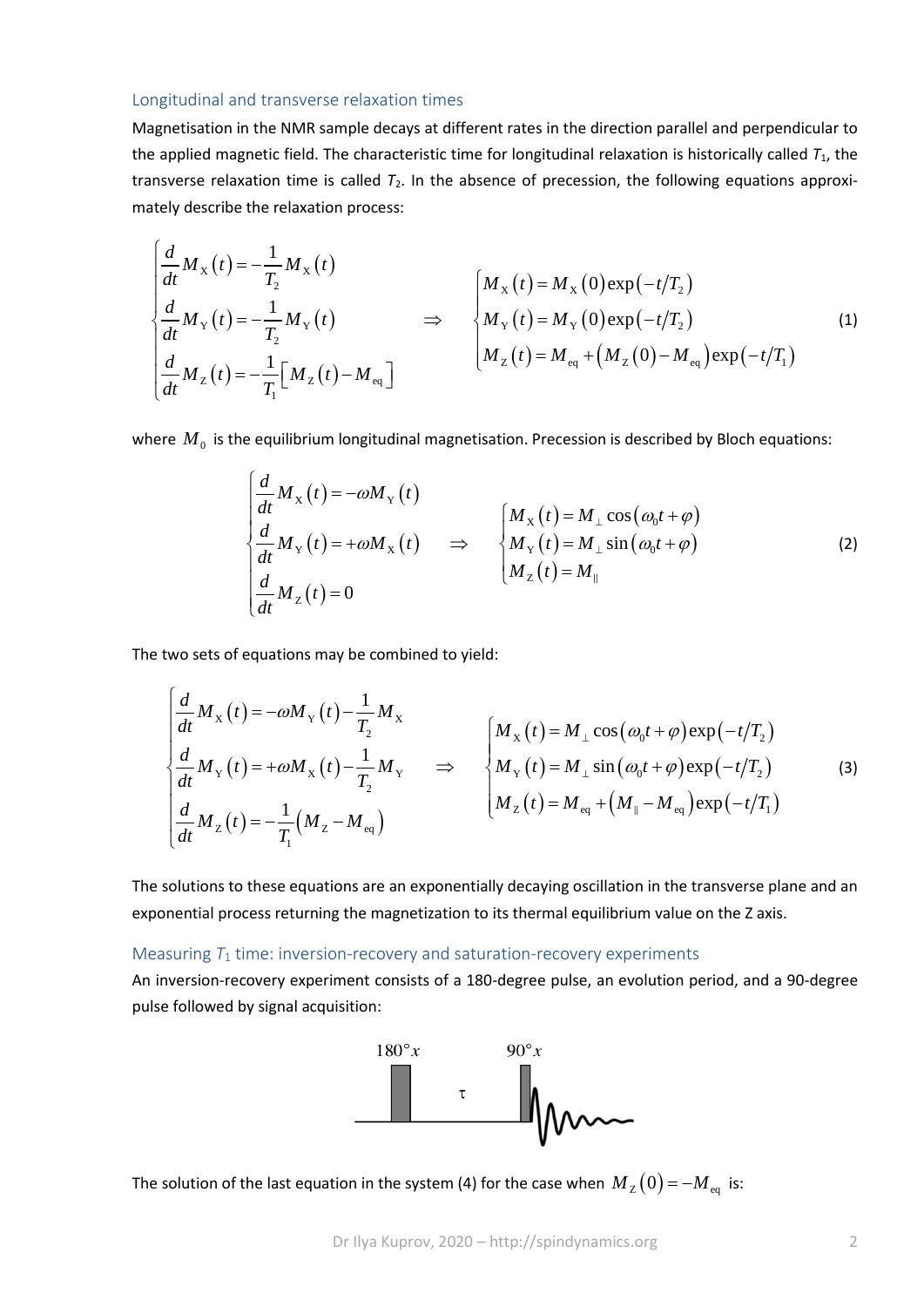$$
M_{Z}(t) = M_{\text{eq}}\left(1 - 2e^{-\tau/T_{1}}\right)
$$
 (4)

In practice this equation is fitted to the experimental data using the least squares method. An examples of simulated inversion-recovery relaxation curve is shown in Figure 2.



*Figure 2. A simulated inversion-recovery experiment for an ensemble of protons in a 600 MHz magnet at 298 K with the longitudinal relaxation time of 0.2 seconds.*

Another experiment that may be used to measure  $T_1$  time is saturation-recovery. The difference is that the inversion pulse is replaced by a long blast of strong radiofrequency irradiation that destroys the magnetisation. The recovery begins from zero:

$$
M_{Z}(t) = M_{\text{eq}}\left(1 - e^{-\tau/T_{1}}\right)
$$
\n(5)

An example is shown in Figure 3.



*Figure 3. A simulated saturation-recovery experiment for an ensemble of protons in a 600 MHz magnet at 298 K with the longitudinal relaxation time of 0.2 seconds.*

Longitudinal relaxation times are used in structural biology research, where the extent of local mobility of protein backbone atoms may be estimated from their relaxation parameters.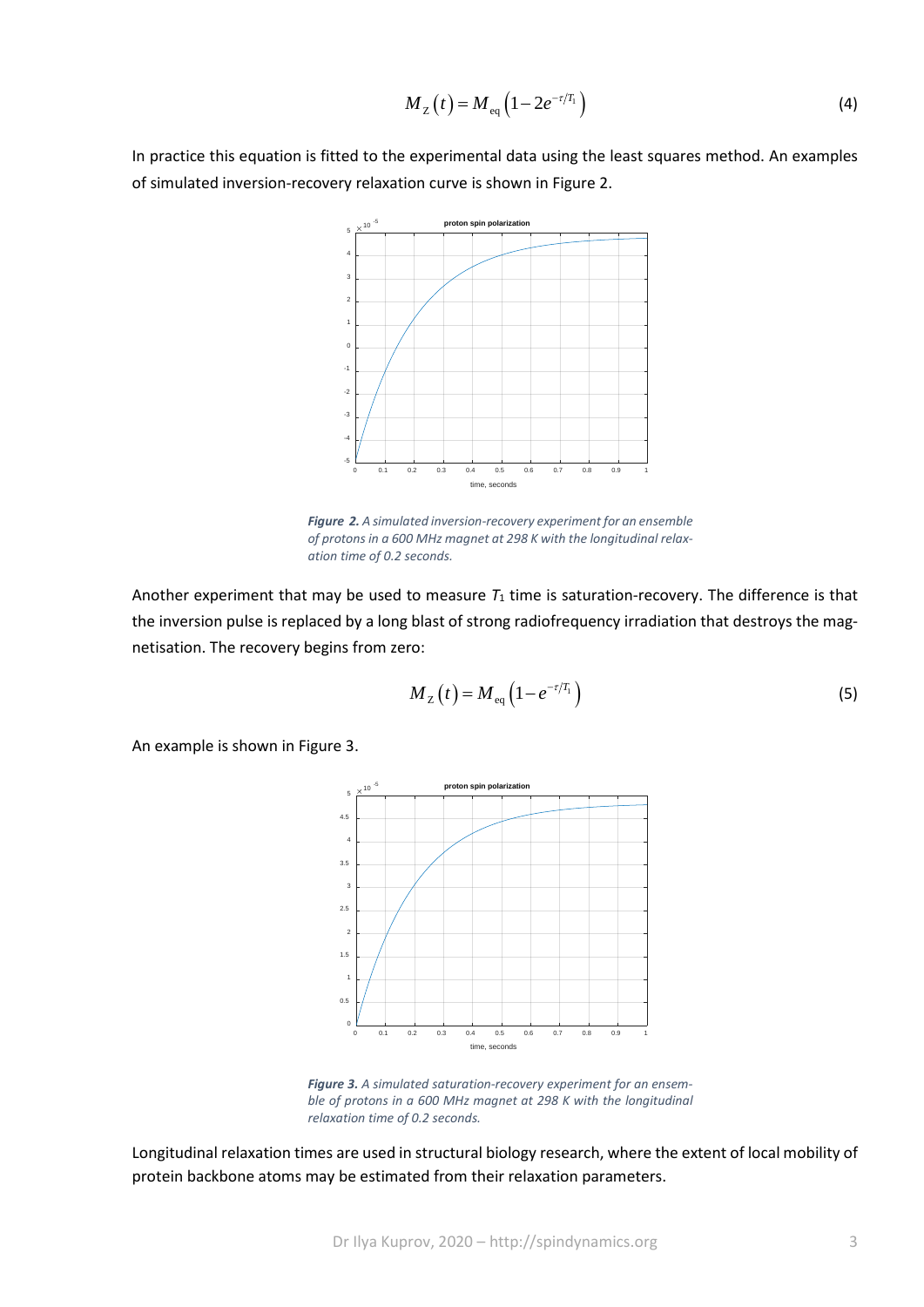## Measuring *T*<sup>2</sup> time: CPMG pulse sequence

The complication in the case of transverse relaxation is the presence of spin precession. The spins can have different precession frequencies for a variety of reasons:

- (a) different chemical shifts for different nuclei of the same molecule;
- (b) low quality magnet or an imaging system where the primary magnetic field is different at different points of the sample;
- (c) a heterogeneous sample where the parameters of the spin system, including the precession frequency are different in different parts;
- (d) presence of external interactions that influence different spins differently.

The magnetisation would not only relax, but also dephase as a function of time (Figure 4).



*Figure 4. A schematic illustration of the dephasing process. When different spins precess at different frequencies, they would eventually spread out in the XY plane. The average magnetisation would be reduced to zero.*

This complicates the measurement of the transverse relaxation time because the dephasing process is not actually relaxation. However, dephasing may be reversed by applying a 180° pulse (Figure 5).



*Figure 5. The effect of the 180° pulse on the position of the magnetisation vectors in the transverse plane. The vectors that were ahead are now behind, and the vectors that were behind are now ahead.*

As Figure 5 illustrates, after the 180° pulse, the faster vectors are put behind the slower ones. If the spins are allowed to evolve for an identical period of time, the magnetization vectors would re-collect into a tight group (Figure 6). This process is called refocusing. It causes the observable magnetisation to reappear. The whole phenomenon of the magnetisation first disappearing and then reappearing after a 180°